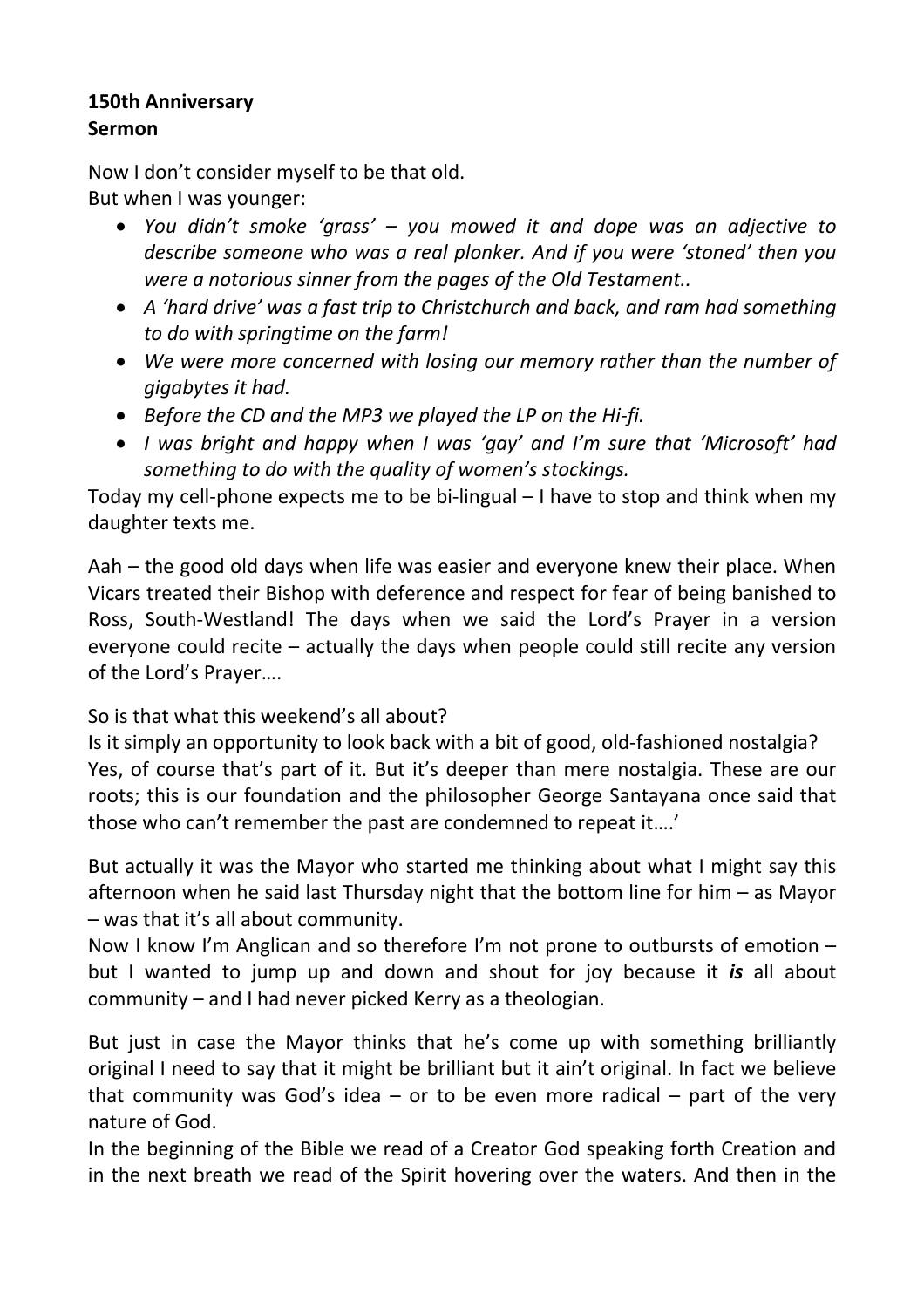beginning of John's Gospel we read that the Word (that is Jesus) was with God, and the Word was with God. He was with God in the beginning.

This is the foundation of our understanding of what we call the Trinity - Father, Son and Holy Spirit; the God who is three in one or, as someone once described it, a 'community of oneness.'

If that's not enough, we skip along a few more verses to the end of the first chapter to the creation of the first human being. God looks at this man he has just created and knows something's not right.

The man is alone.

So God creates a woman – a partner for the man because God is into community. It's who God is.

And this is what binds us together - our common commitment to community and in particular, this community.

For over 150 that is what has kept us together  $-$  city and church. (And I don't just mean the Anglican Church – I include all denominations here.) – The common desire to build genuine community here in this beautiful part of God's creation.

The history of this city is full of the names of men and women who, as an outworking of their faith were passionately involved in the life of this community.

People like John Wallis Barnicoat a member of the first Provincial Council of Nelson and Governor of Nelson College. Barnicoat House stands in memory of him. He was a deeply humble man – churchwarden and treasurer in the parish of Richmond. The Marsden family of Stoke, Thomas and his daughter Frances the most generous benefactors to both city and church. Kingsley – remembered on one of the plaques on the walls of this cathedral. He was so loved by the Maori people that they presented him with a mere – which I was told this morning has just been rediscovered in the Auckland Museum.

And over the years successive Bishops have thrown their lives not just into the Diocese but into this city. Even before there was a Diocese here, the Bishop of New Zealand – George Augustus Selwyn travelled down to Nelson. His second service here in this community was a sunrise service with the Maori people on Tuesday 23rd August 1842. The next day he got back on a boat and sailed over to Motueka, especially to pray for and baptise and Maori Chief who was very sick.

Before he left Nelson on the 8th September he established a hospital under the guidance of a local surgeon Dr Foorde Wilson and made plans for a school – particularly for Maori children.

The first Bishop – Edmund Hobhouse was appreciated more by the Maori people than he was by the Europeans here in Nelson who made his ministry pretty miserable. It was the Taiaha that was presented to him when he returned to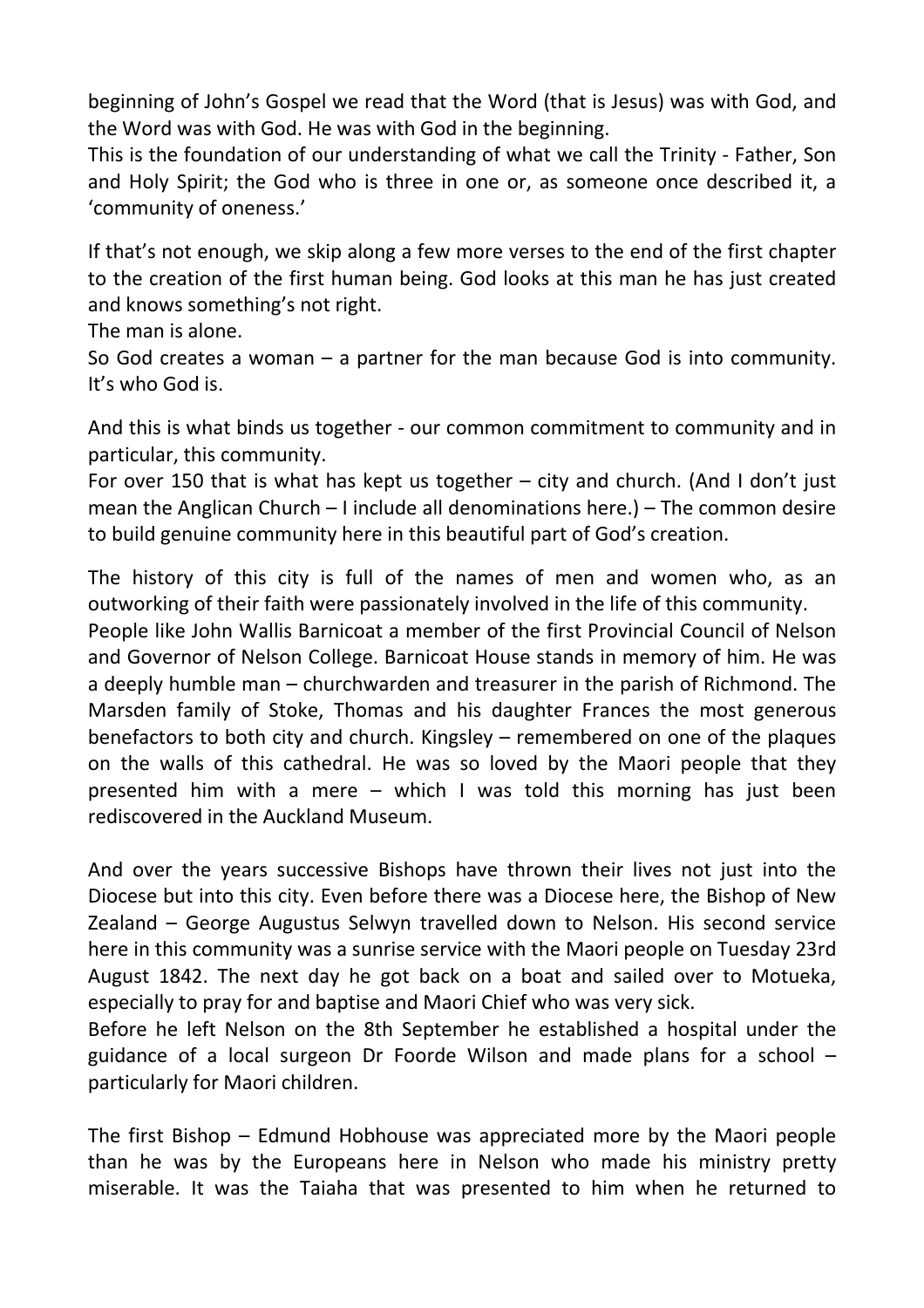England in 1866 that was presented again at the beginning of this service and which will now remain in this Cathedral.

The second Bishop Andrew Burn Suter was a man with a huge vision and even bigger heart. He established the Bishopdale Theological College – the place where the first Maori Bishop in New Zealand, Frederick Bennett was trained and I acknowledge Bishop Bennett's whanau here today.

Bishop Suter took an active interest in every department of education in this new community; chairman of the education board, president of the harmonic society, president of the philosophical society. He started the debating club and the sketching club the foundation for what is now the Suter Gallery.

Our partnership with the city has been an integral part of these last 150 years and we are as committed to the life of this community as we have ever been.

But what is it that we are trying to build together? What does it mean to be community?

Is it simply an accident of geography; the fact that we just happen to live in the same area. I think, sadly that is the perception in the minds of so many. The growth of individualism has caused many to feel isolated from friends and from neighbours. For others individual freedom is a value high above any sense of interdependence and mutuality – the distinctives of true community. As city and church we've got a job on our hands to restore real community.

I'm a relative newcomer to this city and probably haven't earned the right to pass judgement, but over an over again I find myself intrigued at the apparent inability of this community to unite behind a vision.

And just before anyone reacts can I say that we are not much better within the church. If someone upsets us we go and join another church, or plant a new one.

So what are the values we need to build community?

Maybe the Golden Rule is a good starting point – you know, 'do unto others as you would have them do unto you.'

Good idea, but unfortunately it has had a modern metamorphosis into something that kind of says, 'do unto others – but do it first!'

So how about the great commandment of our Christian faith.

'Love the Lord your God with all you heart, with all your mind and with all your strength, and love your neighbour as yourself.'

What about this one?

Trouble is I hear people saying 'I will certainly love my neighbour, but that doesn't mean I have to *like* them....!'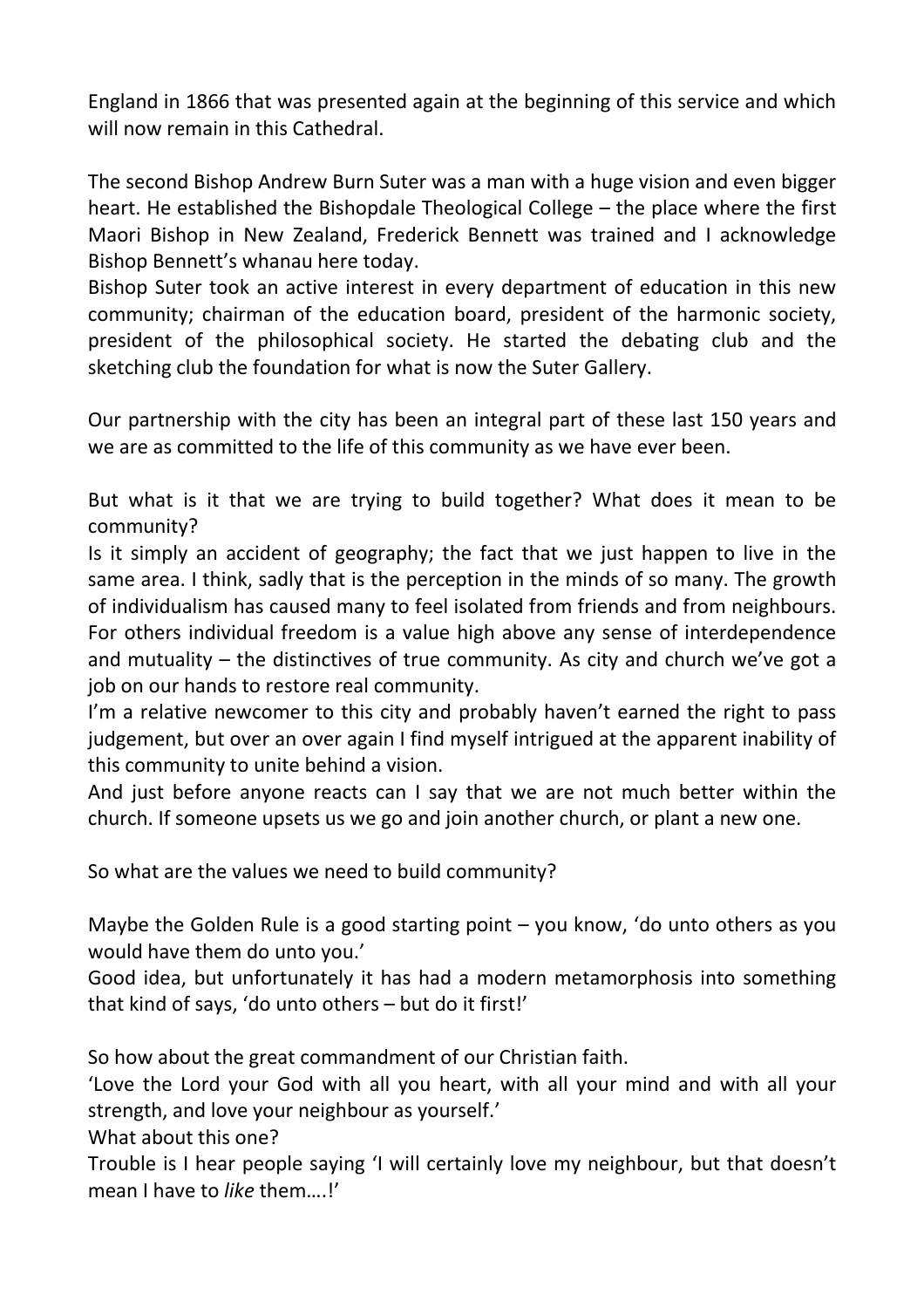I want to suggest that we can find the answer to this question about community in the eight values that Jesus gave us at the beginning of his Sermon on the Mount; values that we know as the Beatitudes. They might be deeply spiritual but they are profoundly practical and I believe they are foundational to the building of true community.

## 'Blessed are the poor in Spirit.'

This refers to people who have come to the deep spiritual revelation that the world doesn't revolve around them. People who have discovered its so much richer to trust in God and in one another.

# 'Blessed are those who mourn.'

Seems a strange one this. But it refers to people who grieve over the violence and alienation and exploitation and brokenness within society today. Its only when our hearts ache that we are motivated to do something about it.

### 'Blessed are the meek'

Actually could read, blessed are those who are humble. It's the opposite of arrogance. An arrogant person builds themselves up  $-$  a humble person builds others up. And in the end, an arrogant person might be noticed, but the humble one will be remembered!

'Blessed are those who hunger and thirst for righteousness.'

This is not just about justice – although that's a part of it. This is about relationship – about getting our relationships right with one another and with God.

### 'Blessed are the merciful'

Elton John once sang 'sorry seems to be the hardest word.' Forgiveness is not big these days but it is absolutely foundational to healthy community.

### 'Blessed are the pure in heart.'

We're pretty good at letting the world see what's on the outside. We wear some pretty cool masks at time – but its what is on the inside that really motivates our thoughts and actions. True community starts with my being honest with myself.

### 'Blessed are the Peacemakers'

This is far more than the absence of conflict. These are the people who seek real reconciliation – not just a cease-fire.